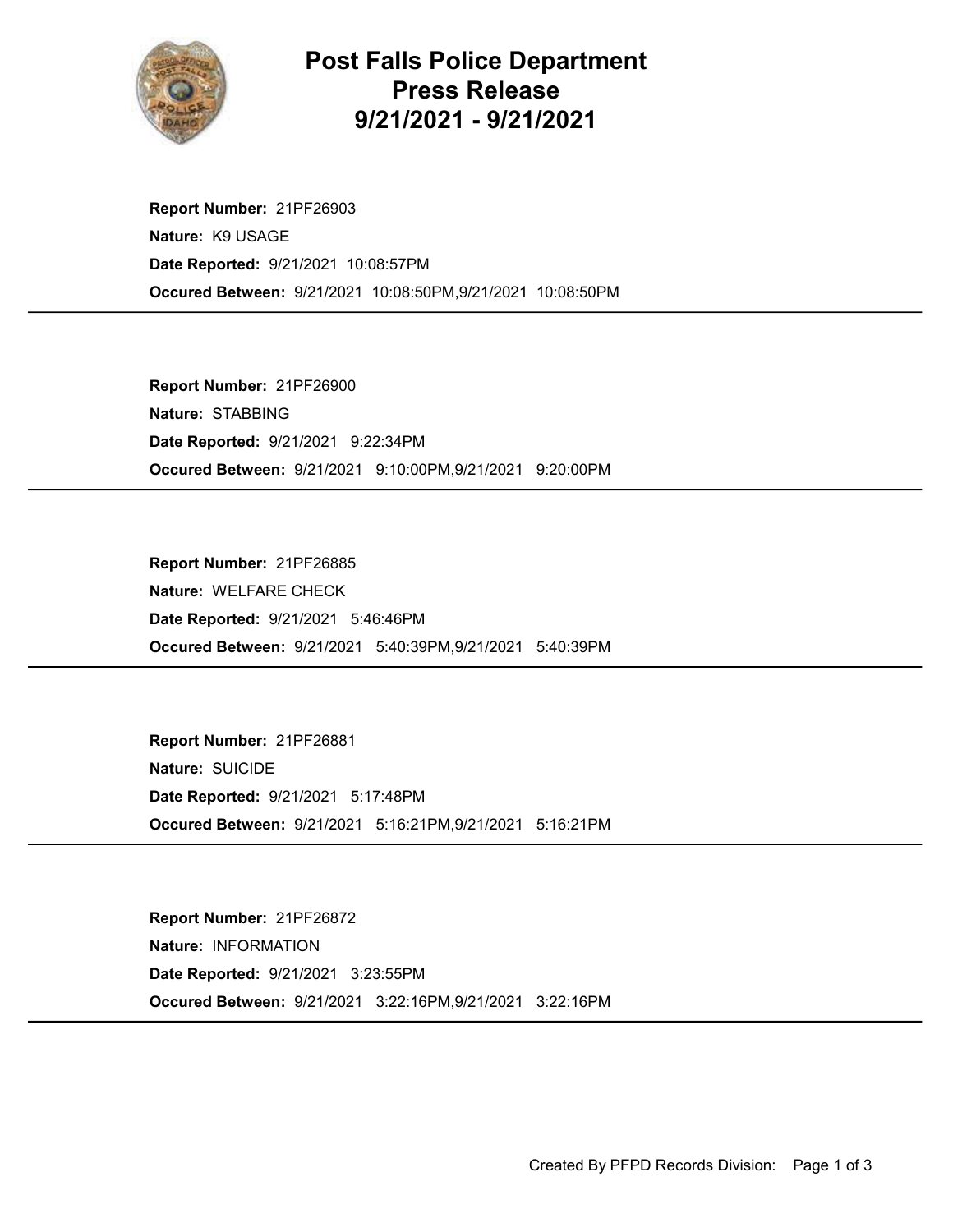Occured Between: 9/19/2021 4:00:00AM,9/21/2021 3:00:00PM Report Number: 21PF26871 Nature: MAL INJURY Date Reported: 9/21/2021 3:21:42PM

Occured Between: 9/21/2021 3:17:07PM,9/21/2021 3:17:07PM Report Number: 21PF26870 Nature: MAL INJURY Date Reported: 9/21/2021 3:19:35PM

Occured Between: 9/21/2021 2:29:16PM,9/21/2021 2:29:18PM Report Number: 21PF26863 Nature: ACCIDENT INJURY Date Reported: 9/21/2021 2:30:51PM

Occured Between: 9/21/2021 1:13:57PM,9/21/2021 1:13:57PM Report Number: 21PF26857 Nature: TRAFFIC OFFENSE Date Reported: 9/21/2021 1:19:40PM

Occured Between: 9/21/2021 1:17:39PM,9/21/2021 1:17:39PM Report Number: 21PF26856 Nature: TOBACCO PROBLEM Date Reported: 9/21/2021 1:18:54PM

Occured Between: 9/21/2021 1:11:04PM,9/21/2021 1:11:04PM Report Number: 21PF26854 Nature: TRAFFIC OFFENSE Date Reported: 9/21/2021 1:13:53PM